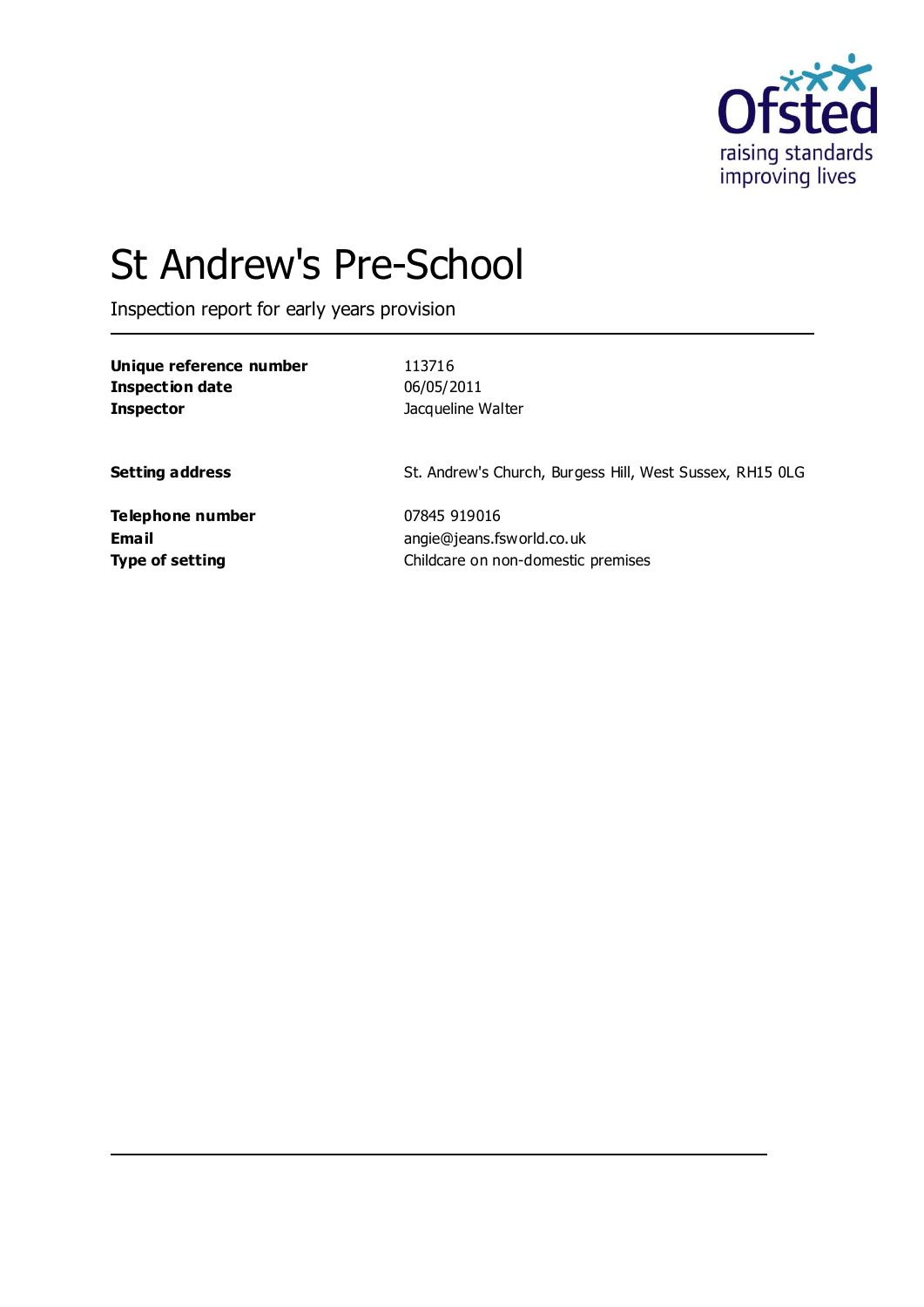The Office for Standards in Education, Children's Services and Skills (Ofsted) regulates and inspects to achieve excellence in the care of children and young people, and in education and skills for learners of all ages. It regulates and inspects childcare and children's social care, and inspects the Children and Family Court Advisory Support Service (Cafcass), schools, colleges, initial teacher training, work-based learning and skills training, adult and community learning, and education and training in prisons and other secure establishments. It assesses council children's services, and inspects services for looked after children, safeguarding and child protection.

If you would like a copy of this document in a different format, such as large print or Braille, please telephone 0300 123 1231, or email enquiries@ofsted.gov.uk.

You may copy all or parts of this document for non-commercial educational purposes, as long as you give details of the source and date of publication and do not alter the information in any way.

T: 0300 123 1231 Textphone: 0161 618 8524 E: enquiries@ofsted.gov.uk W: [www.ofsted.gov.uk](http://www.ofsted.gov.uk/)

© Crown copyright 2011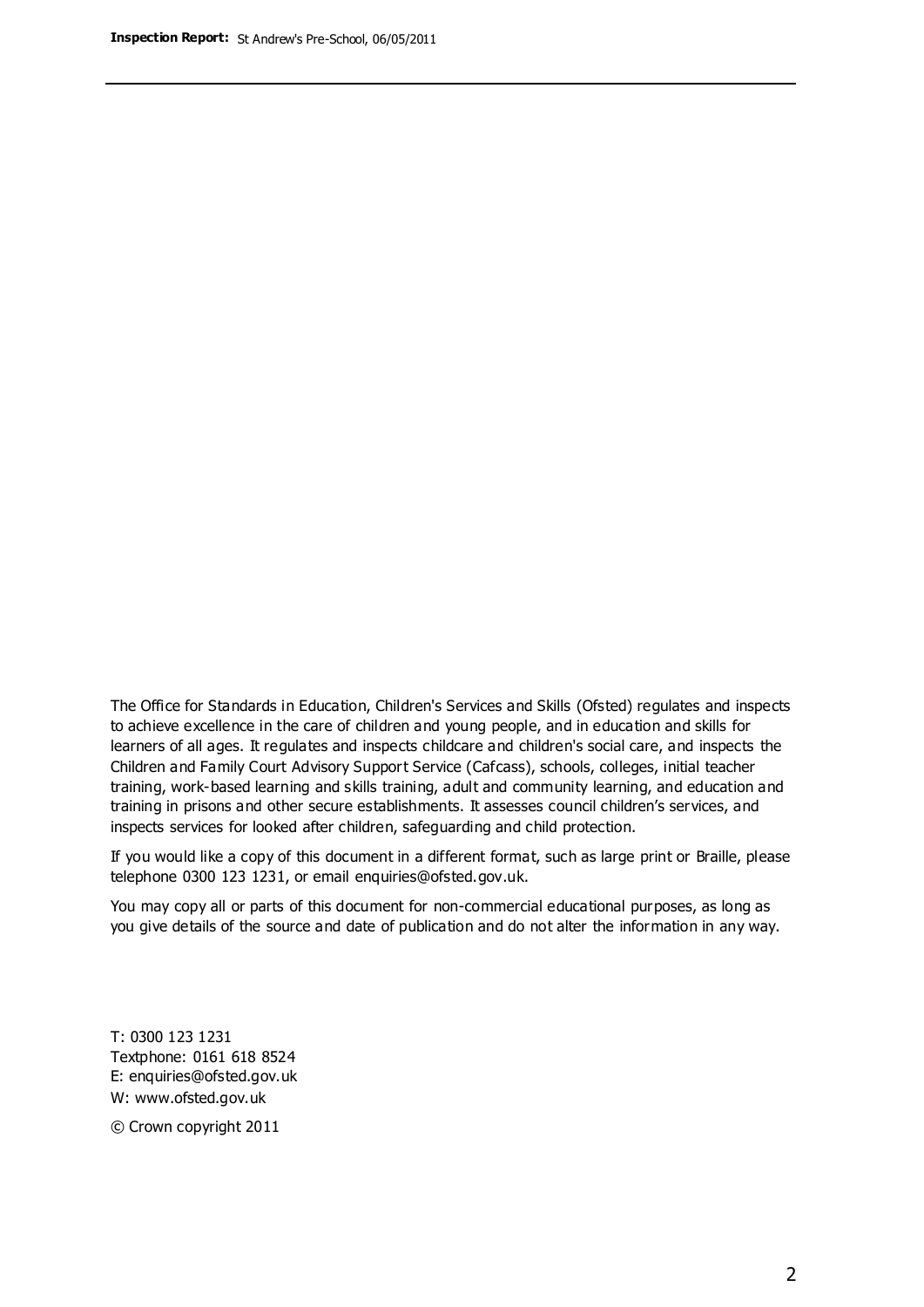# **Introduction**

This inspection was carried out by Ofsted under Sections 49 and 50 of the Childcare Act 2006 on the quality and standards of the registered early years provision. 'Early years provision' refers to provision regulated by Ofsted for children from birth to 31 August following their fifth birthday (the early years age group). The registered person must ensure that this provision complies with the statutory framework for children's learning, development and welfare, known as the *Early* Years Foundation Stage.

The provider must provide a copy of this report to all parents with children at the setting where reasonably practicable. The provider must provide a copy of the report to any other person who asks for one, but may charge a fee for this service (The Childcare (Inspection) Regulations 2008 regulations 9 and 10).

The setting also makes provision for children older than the early years age group which is registered on the voluntary and/or compulsory part(s) of the Childcare Register. This report does not include an evaluation of that provision, but a comment about compliance with the requirements of the Childcare Register is included in Annex B.

Please see our website for more information about each childcare provider. We publish inspection reports, conditions of registration and details of complaints we receive where we or the provider take action to meet the requirements of registration.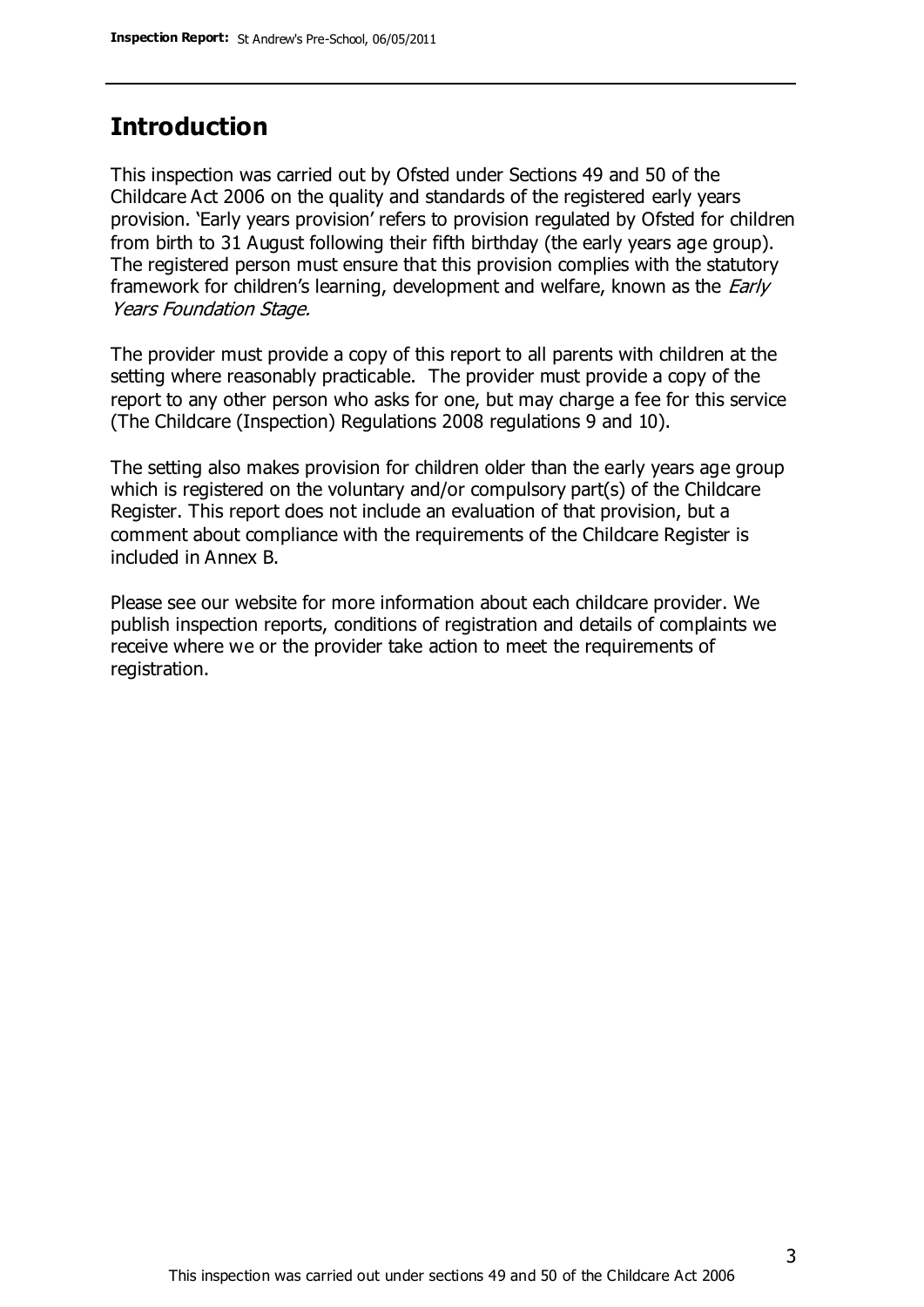# **Description of the setting**

St Andrew's Pre-School is run by a charitable limited company. It opened in 1969 and operates from three rooms within a church community centre. It is situated in a residential area of Burgess Hill, West Sussex. The Pre-School is registered to provide care for no more than 60 children under eight years of age at any one time, and of these none may be aged under two years of age at any one time. The Pre-School is open during term-time on each weekday morning from 9.15am to 12.15pm. During the summer term it also opens from 12.15pm to 2.45pm each Monday and Thursday. Children have access to two secure enclosed outdoor play areas. There are currently 102 children on roll in the early years age group who attend various sessions. The setting is in receipt of funding for nursery education for three- and four-year olds. The Pre-School currently supports a number of children with learning difficulties and some children who speak English as an additional language. The Pre-school employs 14 staff. All staff, including the manager, hold appropriate early years qualifications.

### **The overall effectiveness of the early years provision**

Overall the quality of the provision is good.

Overall, staff have good knowledge of each child's needs and effectively ensure the health, safety and learning needs of all the children are met. Clear systems for observation, assessment and activity planning enables children to make good progress, given their age, ability and starting points. The partnerships with other agencies and with the parents are good overall. Children's welfare is effectively promoted, despite breaches in requirements relating to the record of the risk assessment and information provided for parents. The drive for improvement and self-evaluation is good, thereby ensuring that issues for future development are identified and fully addressed.

# **What steps need to be taken to improve provision further?**

To meet the specific requirements of the EYFS, the registered person must:

ensure the record of risk assessments clearly states who conducted it (Suitable premises, environment and equipment) 20/05/2011 • engage with, and provide the following information for, parents: the procedure to be followed in the event of a parent failing to collect a child at the appointed 20/05/2011

time (Safeguarding and promoting children's welfare).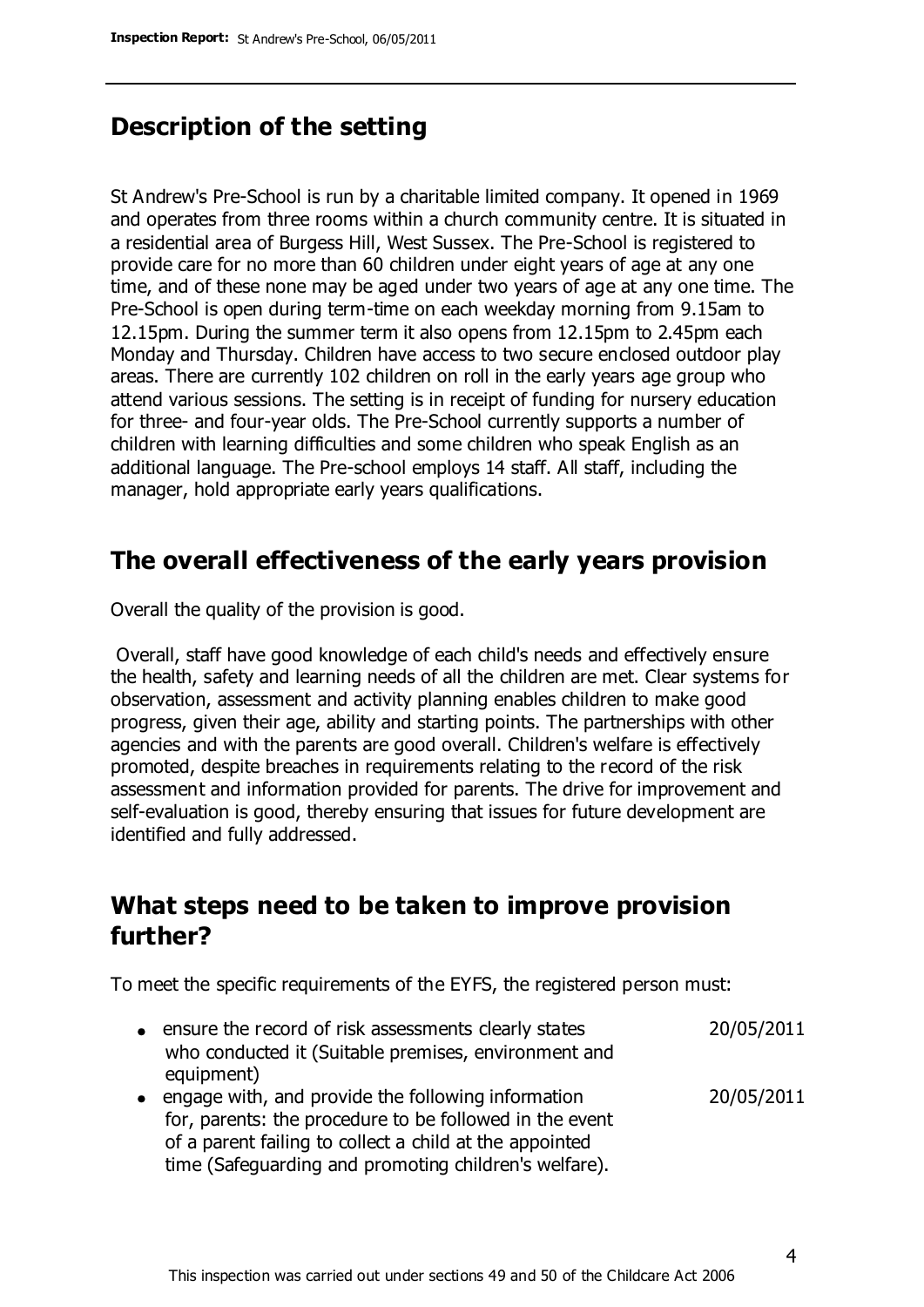To further improve the early years provision the registered person should:

develop further the systems for evaluating the strengths and weaknesses of the provision, with particular regard to including the views and opinions of the parents and carers.

# **The effectiveness of leadership and management of the early years provision**

All staff have completed relevant training regarding child protection and have good understanding of the procedures to follow when concerns are raised about a child in their care. Almost all of the required documentation is in place and confidentially maintained.

There are robust procedures in place overall to ensure the setting ensures suitability of all staf caring for children. For example, Criminal Record Bureau (CRB) checks are completed and all new employees undergo a detailed induction course.

Daily written risk assessments are conducted on both the inside and outside of the premises. However, these do not show who conducted the risk assessment, which is a breach of a specific welfare requirement. The impact on children's welfare is minimised because their safety is well promoted at all times.

Indoor and outdoor space and equipment is organised safely. Resources are stored at a low level so children can freely see and access them. This in turn enables all children to make choices and decisions and develop strong independence skills.

Equality and diversity practices are well implemented. Children with special educational needs or English as an additional language are identified and supported well. Staff ensure that all the children are well integrated and work effectively with other agencies involved in their care. As a result, they are successful in taking steps to close identified gaps in children's achievements.

All children are respected and their individual needs are promoted well. Both partnerships with parents and other agencies are good overall. For example, communication books are used with other settings that children attend to support the children's learning and care. Parents have good access to information about both their children's development and information on the setting. However, although staff are secure in knowing procedures to follow if children are not collected, they do not, as required, currently share this information with parents. This is a further breach of a specific welfare requirement.

Parents are effectively encouraged to be involved in their children's care and learning. For example, they complete interest sheets and 'All about me' booklets, which help staff know children's interests and plan activities to meet their needs. In addition to this, regular newsletters detailing children's activities and learning intentions are provided to assist parents in promoting learning at home.

There is a good commitment overall to evaluating and improving the quality of the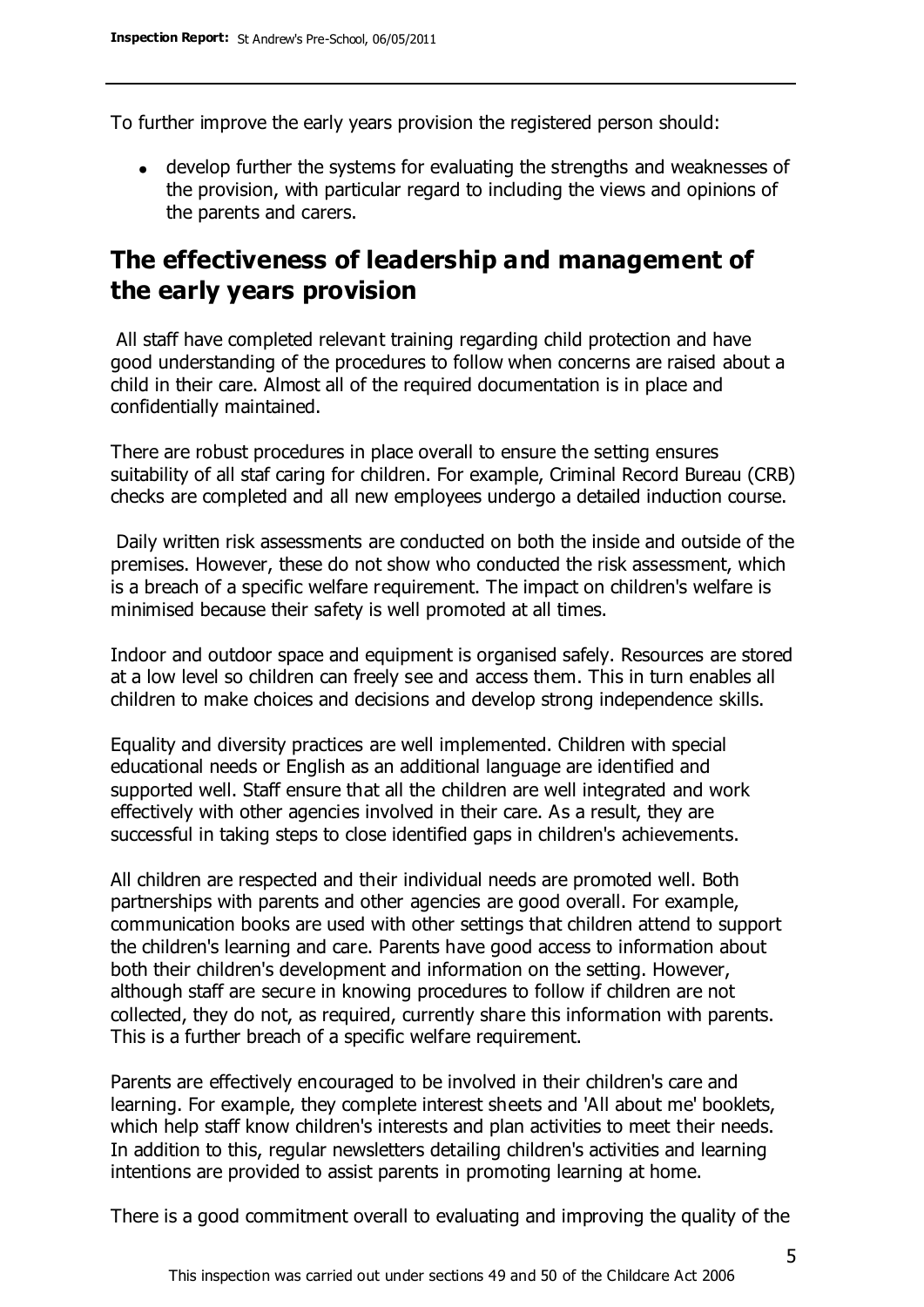setting and management communicates good ambition and drive. For example, staff work effectively with the local authority and are currently working on identified areas for improvement. These include the systems for assessment and planning and developing the role and knowledge of the special educational needs coordinator. The staff have evaluated their own learning skills and as a result have completed various courses, which have successfully promoted the safeguarding of children. In addition, they have successfully implemented stay and play sessions with parents to help them support their children's play and learning at home. However, staff have not yet implemented systems to take full account of the parents and carers views and opinions when evaluating the provision.

### **The quality and standards of the early years provision and outcomes for children**

Staff provide a welcoming, bright and child-friendly environment. There is a wide range of stimulating, good quality resources and activities are effectively organised and successfully challenge children of various ages and abilities. Children are able to develop their knowledge and understanding of the world well through enjoying first hand experiences, such as visiting a local farm, observing birds nesting and feeding their young as well as observing tadpoles in their outdoor area.

Children appear extremely confident, demonstrating a strong sense of belonging. They settle well and develop excellent relationships at all levels with staff, making it clear what they want or need. Children are developing very good skills in making decisions and choices and as a result, they are exceptionally independent and show excellent negotiation and cooperation skills. Children organise role play games with other children and introduce story lines when using role play equipment set up as a Veterinary Surgery.

Staff are skilled in promoting positive attitudes to learning and engage in good interaction with children both individually and in groups. For example, staff involve them in conversations and asking open-ended questions about a world globe. They also offer stimulating activities for children to mark make, providing fine sand trays and then discussing the phonic sounds of letters the children write in the sand. As a result, children are confident in communication, language and literacy.

The quality of planning is good overall and is currently being extended effectively to ensure it takes full account of all children's individual interests and learning needs. Staff effectively use information from observation and assessment to ensure that children achieve as much as they can in relation to their capabilities. They provide lots of opportunities and additional resources for children to revisit and consolidate their learning, for example, following the recent farm visit.

All aspects of children's physical safety are fully promoted within the setting and on outings. For example, are made of all visitors and staff are vigilant in ensuring that all external doors and gates are locked. Children are developing a good understanding of safety. They know they need to hold hands when crossing the road and participate in regular evacuation drills, the details of which are then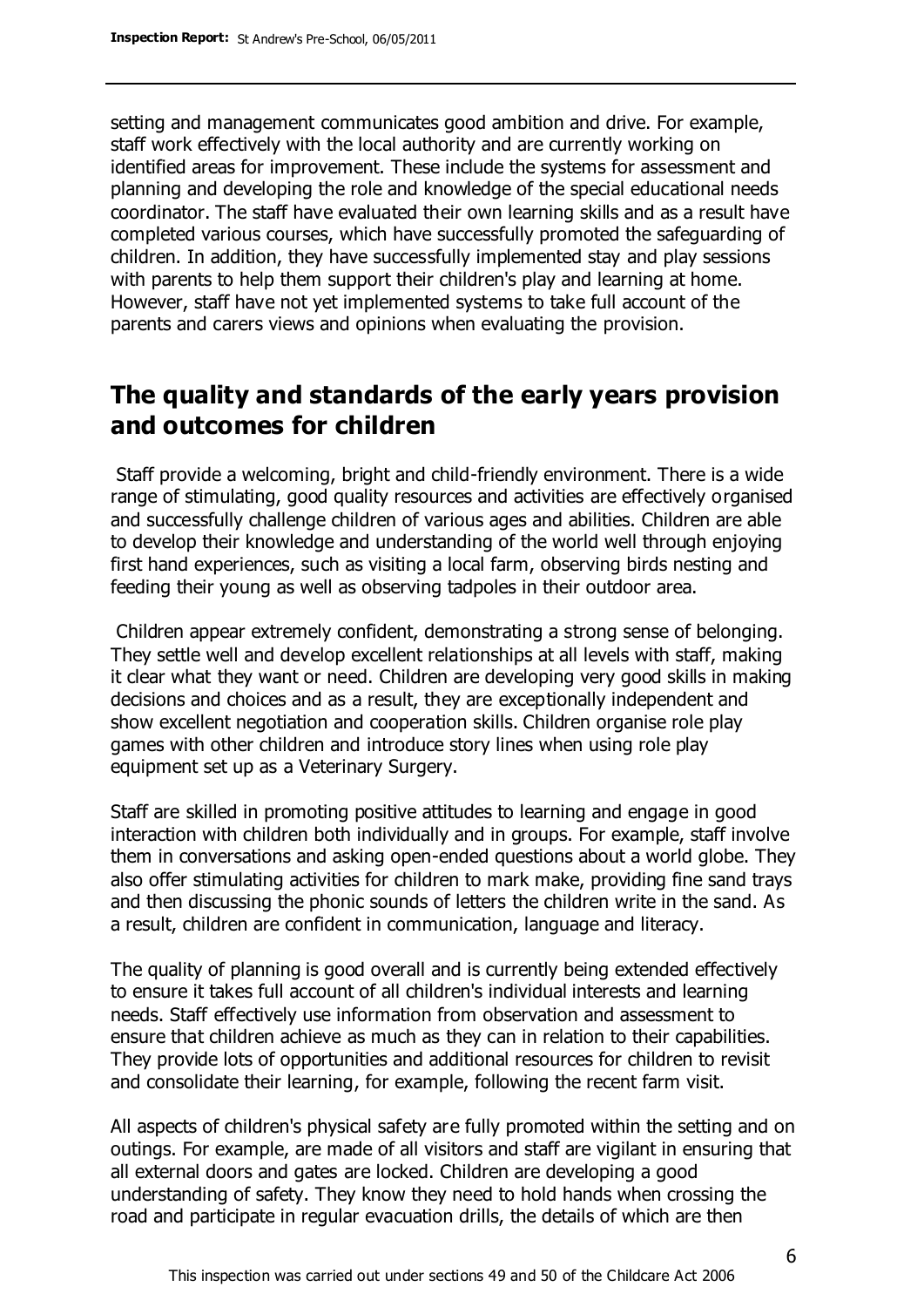recorded and reviewed by staff.

There is an extremely strong emphasis on healthy lifestyles. For instance, children are encouraged to be active and enjoy fresh air as a result of a free-flow access system to the outside area. They are able to participate in activities, such as growing and sampling tomatoes, lettuce and herbs both in the setting and through the use of a local allotment. In addition to this, staff parents and children have welcomed a nutritionist into the setting, resulting in extremely healthy snack boxes now being provided by parents. Children are confident in knowing that eating well and exercising will help them to grow strong.

Staff are effective in encouraging children of different ages and abilities to develop positive behaviour. They discuss what is good behaviour with older children and are positive role models, using lots of praise and encouragement. They also encourage all the children to think of each other; for example, using egg timers to ensure the children take turns. As a result, children's behaviour is exemplary and they are beginning to show an excellent awareness of responsibility.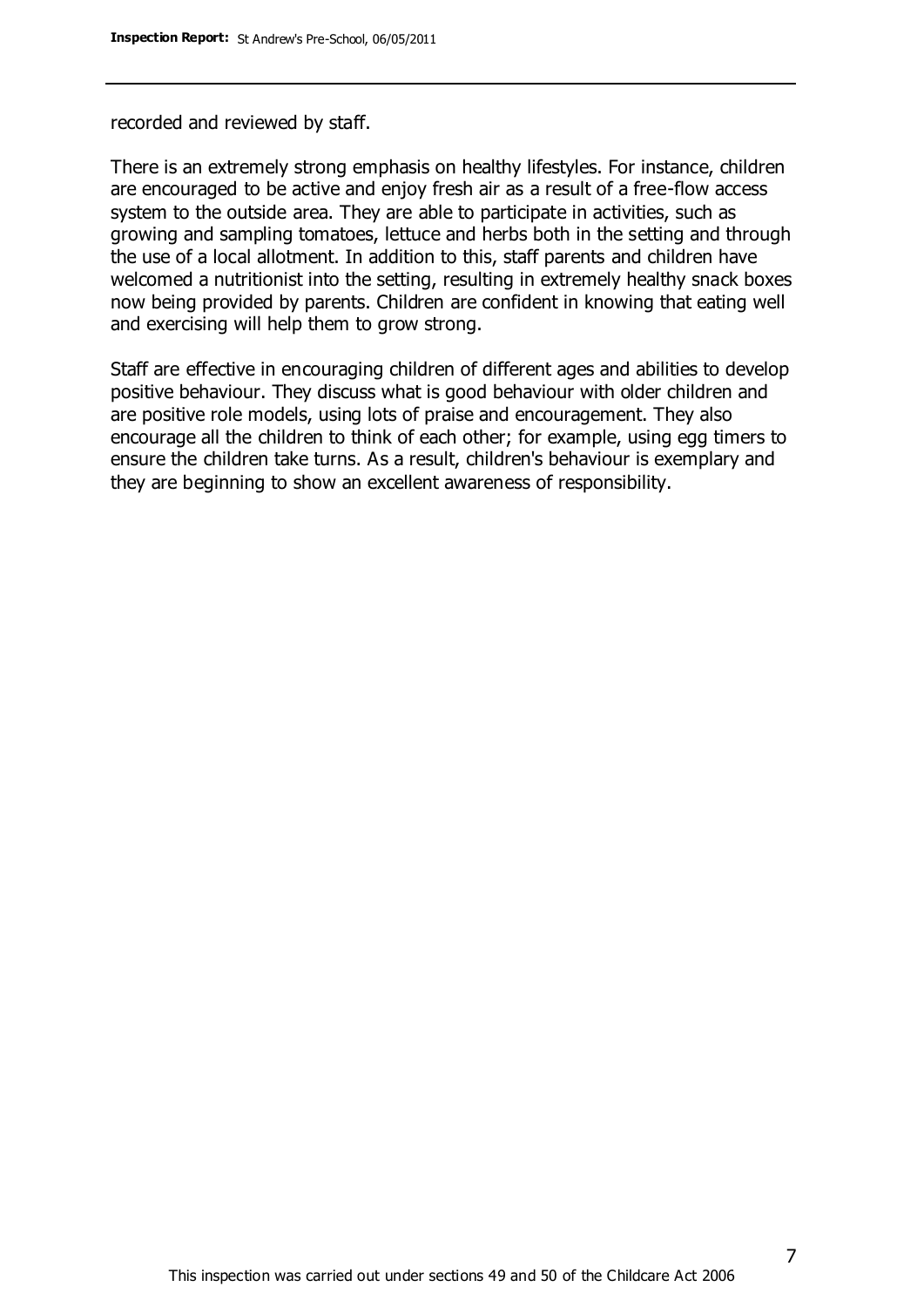# **Annex A: record of inspection judgements**

#### **The key inspection judgements and what they mean**

Grade 1 is Outstanding: this aspect of the provision is of exceptionally high quality Grade 2 is Good: this aspect of the provision is strong Grade 3 is Satisfactory: this aspect of the provision is sound Grade 4 is Inadequate: this aspect of the provision is not good enough

### **The overall effectiveness of the early years provision**

| How well does the setting meet the needs of the<br>children in the Early Years Foundation Stage? |  |
|--------------------------------------------------------------------------------------------------|--|
| The capacity of the provision to maintain continuous                                             |  |
| improvement                                                                                      |  |

### **The effectiveness of leadership and management of the early years provision**

| The effectiveness of leadership and management of the             |  |
|-------------------------------------------------------------------|--|
| <b>Early Years Foundation Stage</b>                               |  |
| The effectiveness of leadership and management in embedding       |  |
| ambition and driving improvement                                  |  |
| The effectiveness with which the setting deploys resources        |  |
| The effectiveness with which the setting promotes equality and    |  |
| diversity                                                         |  |
| The effectiveness of safeguarding                                 |  |
| The effectiveness of the setting's self-evaluation, including the |  |
| steps taken to promote improvement                                |  |
| The effectiveness of partnerships                                 |  |
| The effectiveness of the setting's engagement with parents and    |  |
| carers                                                            |  |

### **The quality of the provision in the Early Years Foundation Stage**

The quality of the provision in the Early Years Foundation Stage  $\vert$  2

### **Outcomes for children in the Early Years Foundation Stage**

| <b>Outcomes for children in the Early Years Foundation</b>    |  |
|---------------------------------------------------------------|--|
| <b>Stage</b>                                                  |  |
| The extent to which children achieve and enjoy their learning |  |
| The extent to which children feel safe                        |  |
| The extent to which children adopt healthy lifestyles         |  |
| The extent to which children make a positive contribution     |  |
| The extent to which children develop skills for the future    |  |

Any complaints about the inspection or report should be made following the procedures set out in the guidance available from Ofsted's website: www.ofsted.gov.uk